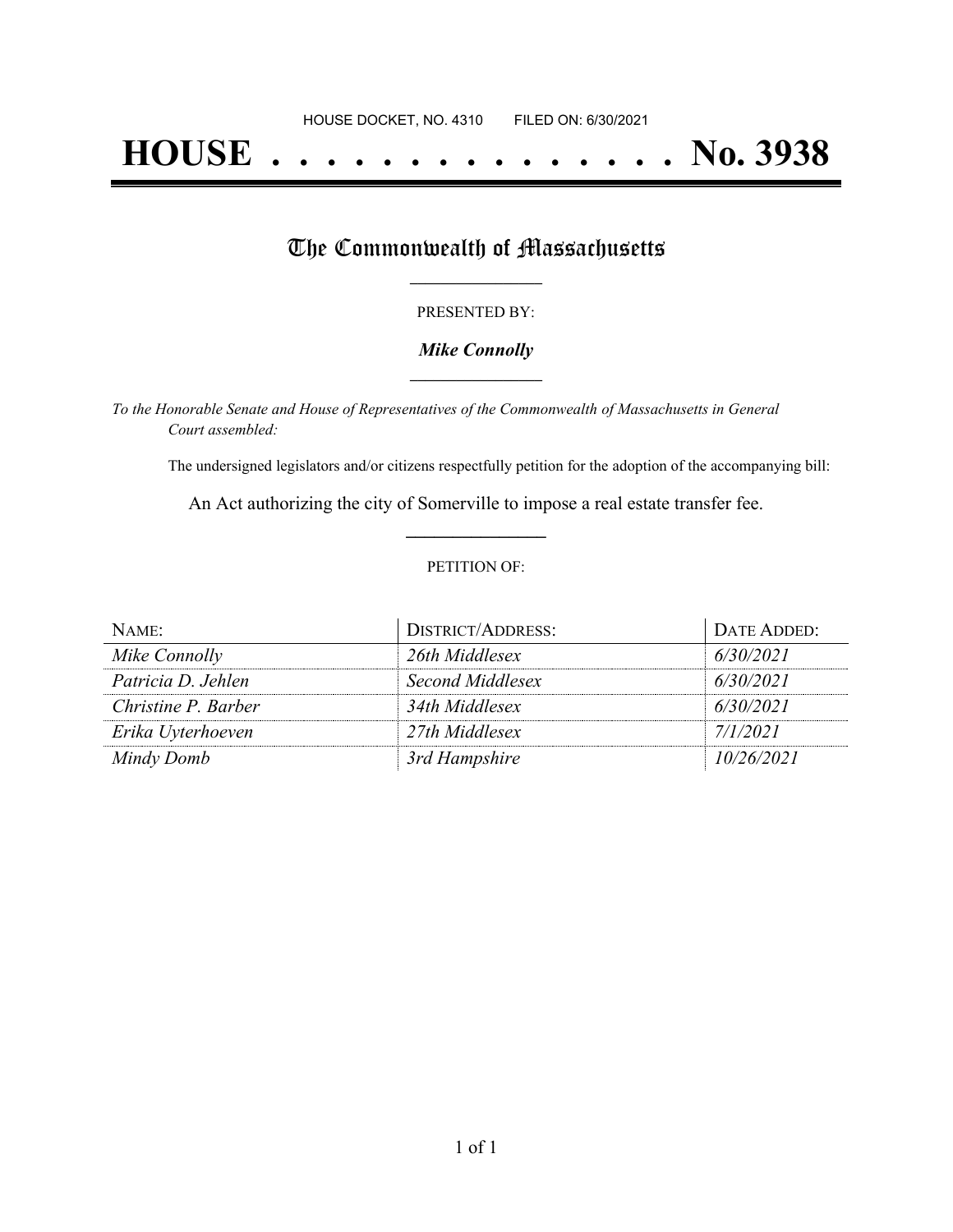#### HOUSE DOCKET, NO. 4310 FILED ON: 6/30/2021

# **HOUSE . . . . . . . . . . . . . . . No. 3938**

By Mr. Connolly of Cambridge, a petition (accompanied by bill, House, No. 3938) of Mike Connolly and others (with the approval of the mayor and the board of aldermen) that the city of Somerville be authorized to impose a real estate transfer fee on certain real estate transactions in said city. Revenue. [Local Approval Received.]

## [SIMILAR MATTER FILED IN PREVIOUS SESSION SEE HOUSE, NO. *2423* OF 2019-2020.]

## The Commonwealth of Massachusetts

**In the One Hundred and Ninety-Second General Court (2021-2022) \_\_\_\_\_\_\_\_\_\_\_\_\_\_\_**

**\_\_\_\_\_\_\_\_\_\_\_\_\_\_\_**

An Act authorizing the city of Somerville to impose a real estate transfer fee.

Be it enacted by the Senate and House of Representatives in General Court assembled, and by the authority *of the same, as follows:*

| $\mathbf{1}$ | SECTION 2. Except where otherwise exempted pursuant to this act, the City of                          |
|--------------|-------------------------------------------------------------------------------------------------------|
| 2            | Somerville may impose a fee of up to two per cent $(2%)$ of the purchase price upon the transfer      |
| 3            | of any real property interest or the transfer of a controlling interest in a trust, limited liability |
| 4            | company, or other entity that directly or indirectly holds an interest, in any real property situated |
| 5            | in the City of Somerville, as follows: (A) a fee in the amount of one per cent $(1\%)$ of said        |
| 6            | purchase price shall be due and payable by the seller; and (B) a fee in the amount of one per cent    |
| $\tau$       | (1%) of said purchase price shall be due and payable by the purchaser. In the case of a transfer of   |
| 8            | a controlling interest, the City of Somerville may define by ordinance what constitutes a             |
| 9            | controlling interest and the calculation of the fee. The City of Somerville is hereinafter referred   |
| 10           | to as the "City".                                                                                     |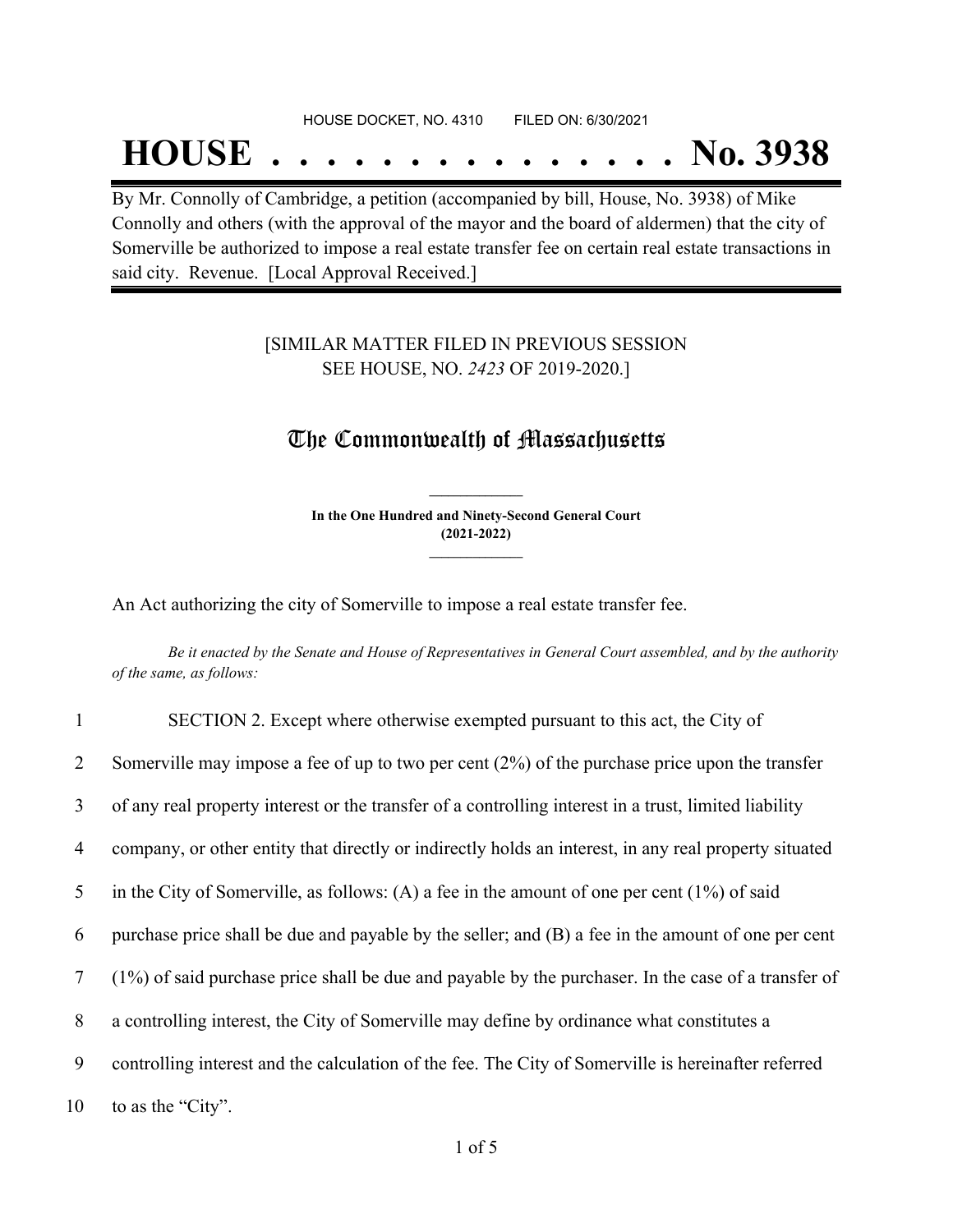(a) Exempt Transfers. The following transfers of real property interests shall be exempt from the fee established by this act: (i) transfers between family members as may be defined by ordinance; (ii) transfers of convenience as may be defined by ordinance; and (iii) transfers to the government of the United States or any other instrumentality, agency or subdivision thereof, or the Commonwealth or any instrumentality or subdivision thereof.

 (b) Exempt Sellers; Fee Due by Non-Exempt Seller. The seller of residential real property in the City shall be exempt from the fee authorized in Section 2, if the seller of such real property is:

## (i) a vulnerable senior, as may be defined by ordinance or

 (ii) a taxpayer approved by the City for an exemption for residential real property pursuant to section 5C of chapter 59 of the General Laws or any special law for the property to be transferred (referred to as the "residential exemption"), or meets all qualifications for approval of same, for the two immediately preceding years as of the date of the deed or other instrument evidencing such transfer or such other date as may be defined by ordinance. This exemption shall not apply to residential real property which contains four or more dwelling units.

 If the seller of such real property is an heir-at-law or devisee, and the transfer of said real property is within one year from the date of demise of the deceased owner of such real property and such owner met the above residential exemption requirement, or would have met all qualifications for approval of same, the seller shall be exempt from said fee.

 If the seller is not exempt, the fee shall be due and payable by the seller to the City at the time set forth in Section 3.

of 5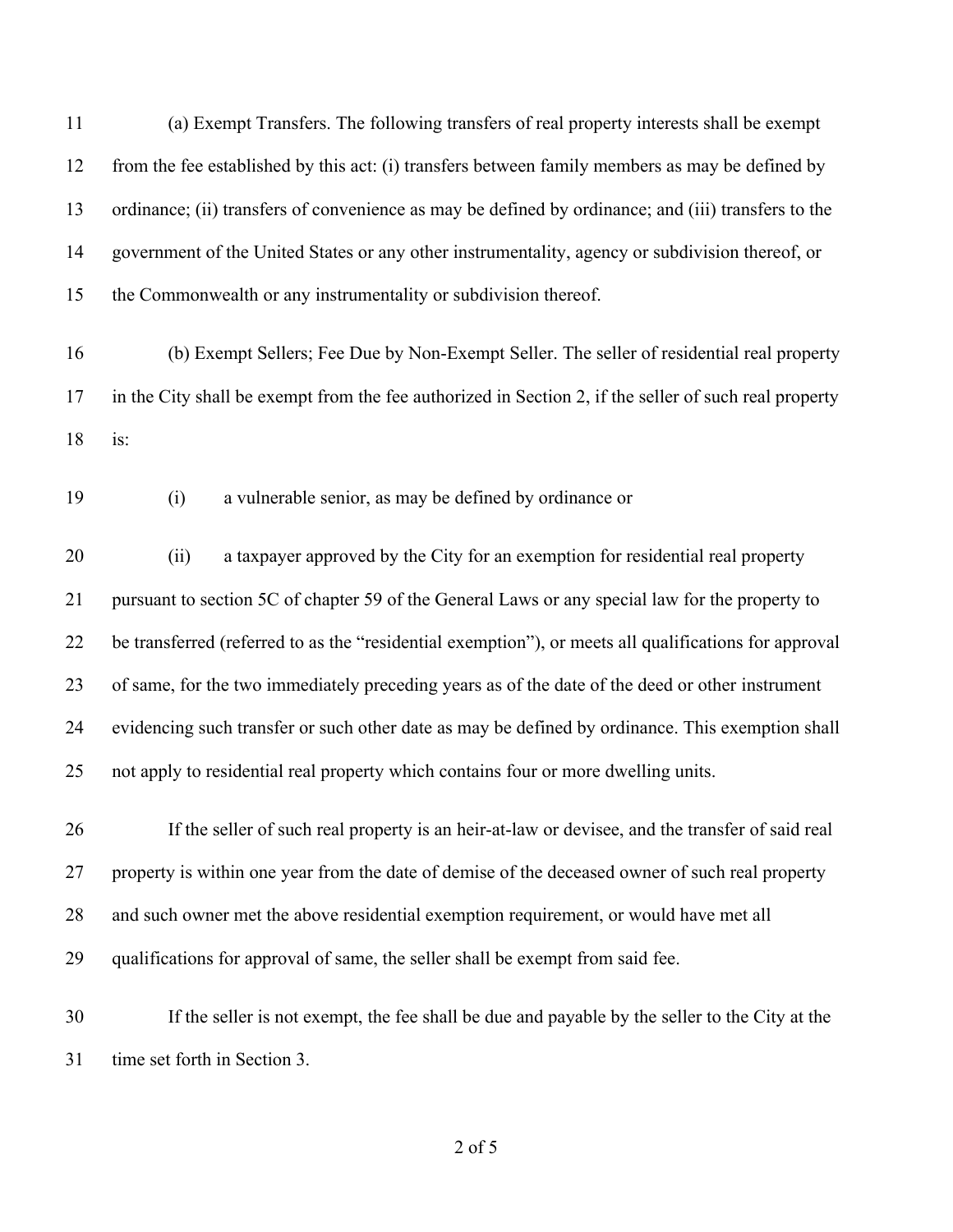(c) Exempt Purchasers; Fee Due by Non-Exempt Purchaser. The purchaser shall be exempt from the fee authorized in Section 2 if:

(i) that purchaser is a vulnerable senior, as may be defined by ordinance or

 (ii) prior to the recording of any deed, the purchaser of such real property submits an affidavit of intent to the City to seek a residential exemption for that property, on a form approved by the City, in which case the purchaser shall be provisionally exempt from the fee in Section 2, subject to this section. Such provisional exemption for such transaction shall be made permanent, and the fee shall be permanently waived, if said purchaser is approved by the City for a residential exemption with respect to such real property for the first two years following the date of transfer in which the purchaser would first be eligible to apply for said residential exemption. If the purchaser does not submit said affidavit, the fee shall be due and payable by the purchaser to the City at the time set forth in Section 3. If the purchaser does not obtain residential exemptions during the first two years following the date of transfer, the fee shall be due and payable by the purchaser upon a failure to obtain either required exemption. This exemption shall not apply to residential real property which contains four or more dwelling units.

- (d) The fee shall be paid to the City of Somerville. The City is authorized to adopt an ordinance to provide for the collection and liening of any outstanding transfer fee. The City shall have such remedies to collect said amount as provided by law with respect to the collection of real property taxes.
- (e) The City shall deposit all fees received pursuant to this act into the Somerville Affordable Housing Trust Fund established by the City.

of 5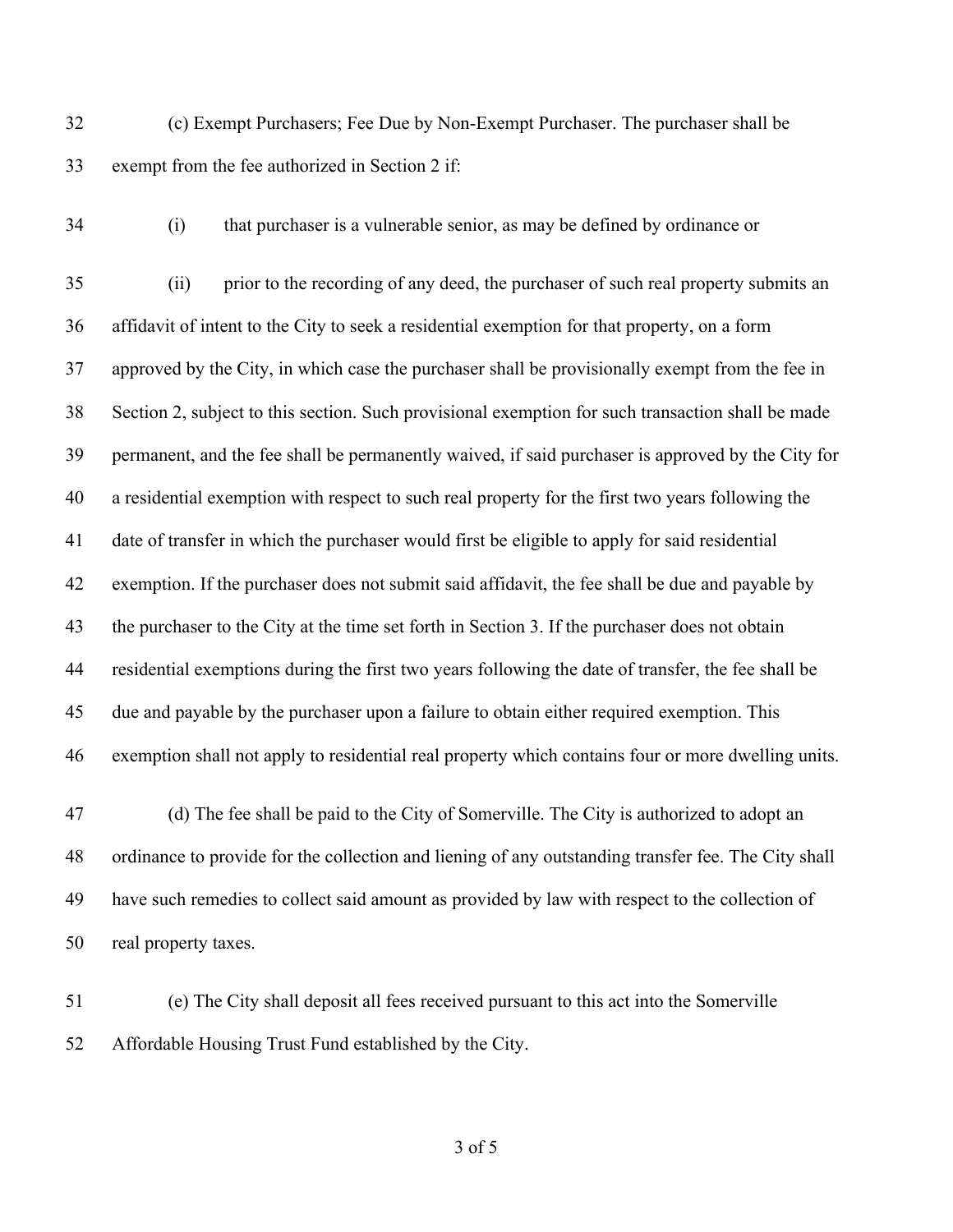| 53 | SECTION 3. A copy of the deed or other instrument evidencing such transfer shall be                   |
|----|-------------------------------------------------------------------------------------------------------|
| 54 | provided to the City and shall be accompanied by, (a) an affidavit signed under oath or under the     |
| 55 | pains and penalties of perjury by the purchaser and seller attesting to the purchase price, (b) the   |
| 56 | applicable fee owed, (c) the basis, if any, upon which the transfer, or one or both of the parties to |
| 57 | the transfer, is claimed to be exempt in whole or in part from said fee, and (d) if applicable, an    |
| 58 | affidavit of intent to seek a residential exemption for that property by the purchaser. Upon receipt  |
| 59 | of such payment and/or satisfactory evidence of exemption, the City or its designee shall             |
| 60 | promptly thereafter issue a certificate indicating that the fee has been paid or that the purchaser   |
| 61 | or seller, or the transfer, is exempt from the fee. The Middlesex South Register of Deeds shall       |
| 62 | not record or register a deed unless the deed is accompanied by such certificate.                     |
| 63 | SECTION 4. The City may, by ordinance, adopt additional requirements, exemptions,                     |
| 64 | and regulations to implement or enforce said fee, consistent with this act. The City is not           |
| 65 | authorized to eliminate or reduce any exemption set forth in this act.                                |
| 66 | SECTION 5. The Affordable Housing Trust Fund, as permitted by the ordinance                           |
| 67 | establishing said Affordable Housing Trust Fund and its governing documents, shall use revenue        |
| 68 | from the fees raised pursuant to this act to fund affordable housing programs including, but not      |
| 69 | limited to, limited equity arrangements, community land trusts, purpose-built housing, and other      |
| 70 | programs to underwrite the affordability of properties with a preference, where permitted by          |
| 71 | applicable law, for current and recent Somerville residents and employees.                            |
| 72 | SECTION 6. The City shall prepare and issue an annual report that (i) identifies fee                  |
| 73 | receipts by payer category including buyers and sellers; (ii) quantifies affordable housing           |
| 74 | programs funded, including type and purpose, and (iii) evaluates the impact of said affordable        |
|    |                                                                                                       |

of 5